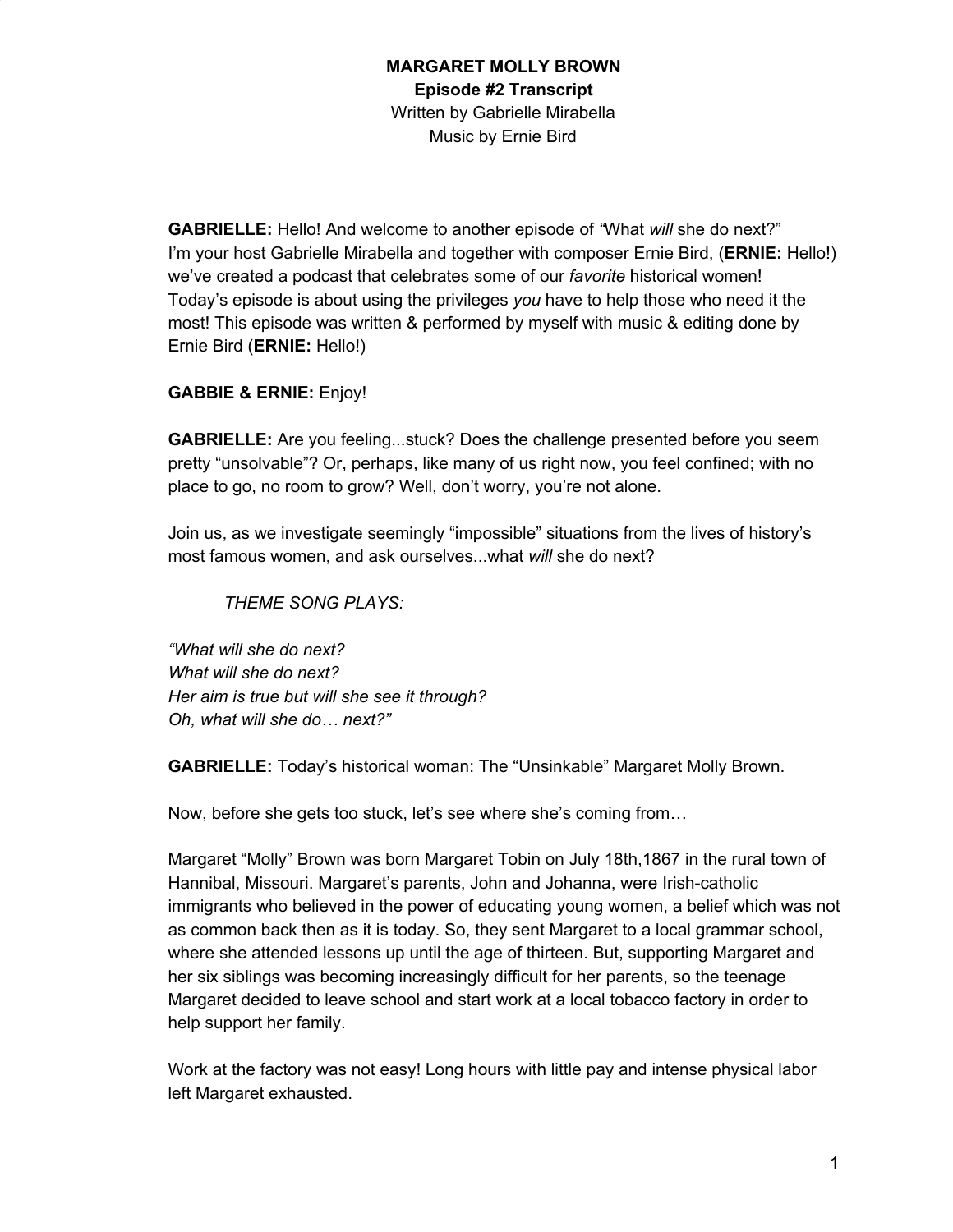#### **MARGARET:** *Woof!*

**GABRIELLE:** But, through this tough experience, Margaret came to a great realization: There were communities, just like Margaret's, all over the country searching for a way out of poverty, but no matter how hard these mostly immigrant families worked, they could never seem to find it. So, Margaret, being the energetic go-getter that she was, made a promise to herself…

**MARGARET:** One day, I'm gonna find a better life!

**GABRIELLE:** The spunky teenager thought.

**MARGARET:** And once I do, I'll use my gifts to help others!

**GABRIELLE:** About six years later, at the age of nineteen, Margaret joined her brother Daniel in Leadville, Colorado. Margaret had dreamed of a different life, and Leadville, she thought, was where she'd find it! Margaret was just one of many traveling west at this time; like Margaret, many were in search of work, while others were hoping to "hit it big" in the gold and silver mining communities, also known as Boomtowns.

Margaret was not so much interested in mining for gold, but she did need a way to support herself. So she quickly found sewing work at a local shop. And, following her passion for community outreach, Margaret also began work with local charities and soup kitchens.

And it was here in Leadville that Margaret met a man named James "J.J." Brown, a mining superintendent with not much money to his name, but with a whole lot of "big ideas".

**J.J.:** Ya' gotta think big to be big!

**GABRIELLE:** Margaret and J.J. soon fell in love, and were married. They had two children named Catherine and Lawrence and looked forward to a simple, quiet life together. But, one day, everything changed, as one of J.J.'s big ideas finally paid off!

**J.J.:** Told ya!

**GABRIELLE:** And overnight, Margaret, J.J. and the entire family became millionaires.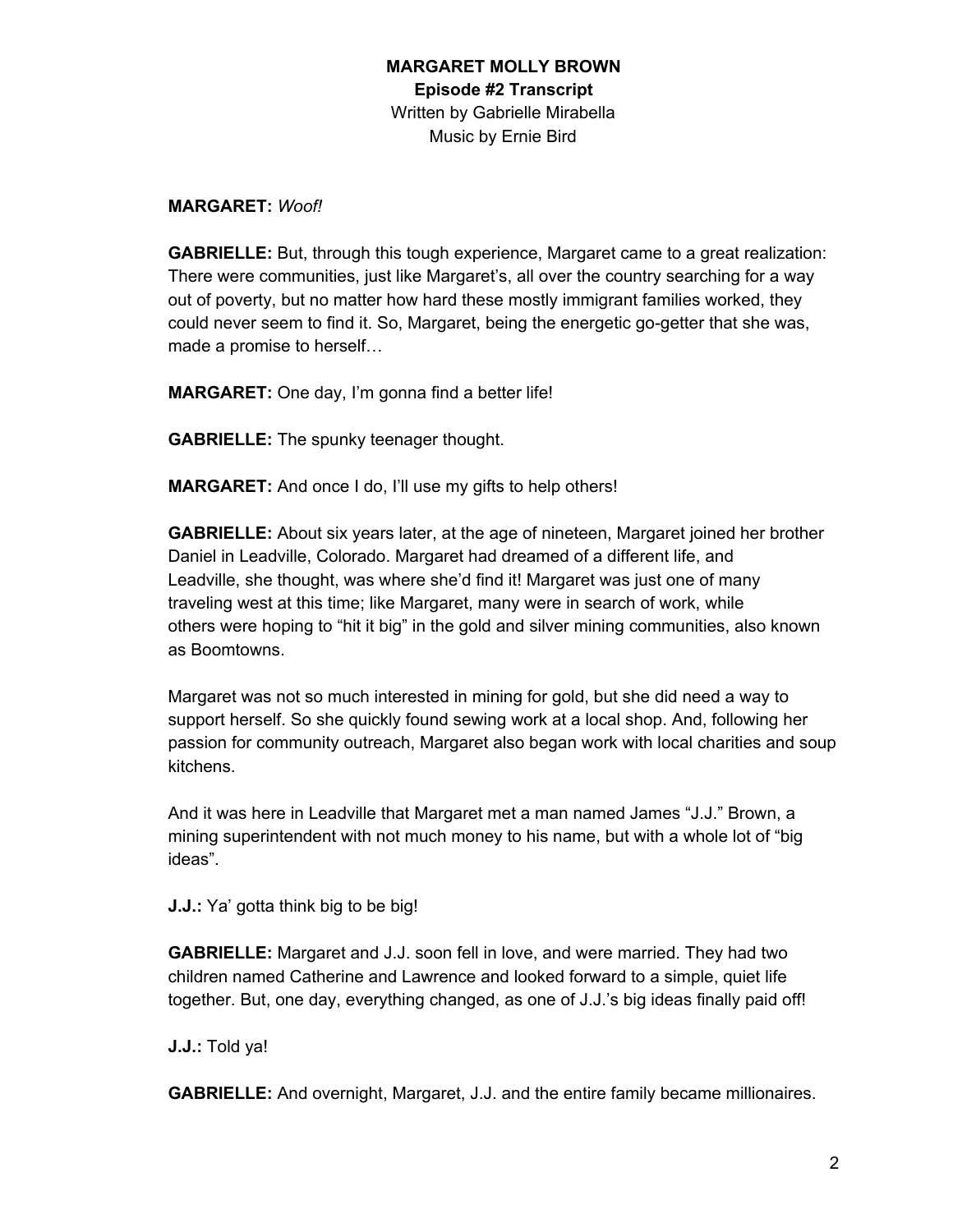**MARGARET:** This is it!

**GABRIELLE: ...**Margaret exclaimed!

**MARGARET:** This is how I can help!

**GABRIELLE:** With their newfound wealth, Margaret moved the family to Denver, Colorado, where she began her new life as a "philanthropist"; a person who uses her wealth and privilege to make her community safe and accessible to all of its residents.

*MARGARET SINGS.*

### **MARGARET:**

WHEN YOU'RE GIVEN A GIFT, YOU SHARE IT! AND WHEN YOU'RE TAKIN' AN OATH, YOU SWEAR IT! AND I SWEAR THAT DENVER IS WHERE I'M MEANT TO BE!

**RICH WOMAN:** Ugh, who is she?

## **MARGARET:**

I AM MARGARET TOBIN BROWN THE NEWEST GAL IN TOWN! SOME CALL ME DEFIANT CAUSE I DON'T SIT STILL OR SILENT. I SEE THE WORK THAT I MUST DO I WON'T LOOK AWAY I'LL USE MY GIFTS TO SEE IT THROUGH STARTING RIGHT AWAY! LADIES AND GENTS, LET THE WORK COMMENCE LET'S TURN THIS BOOMTOWN AROUND LET'S TURN THIS BOOMTOWN AROUND!

**GABRIELLE:** Just as Margaret arrived in Denver, a devastating Silver Crash left the city in chaos, and the poorest of Denver's citizens in desperate need. While the upper crust quietly donated from the safety of their mansions, Margaret rolled up her sleeves and took to the streets.

**LITTLE BILLY:** Say, Miss, thanks for helpin' out. What's your name, anyways?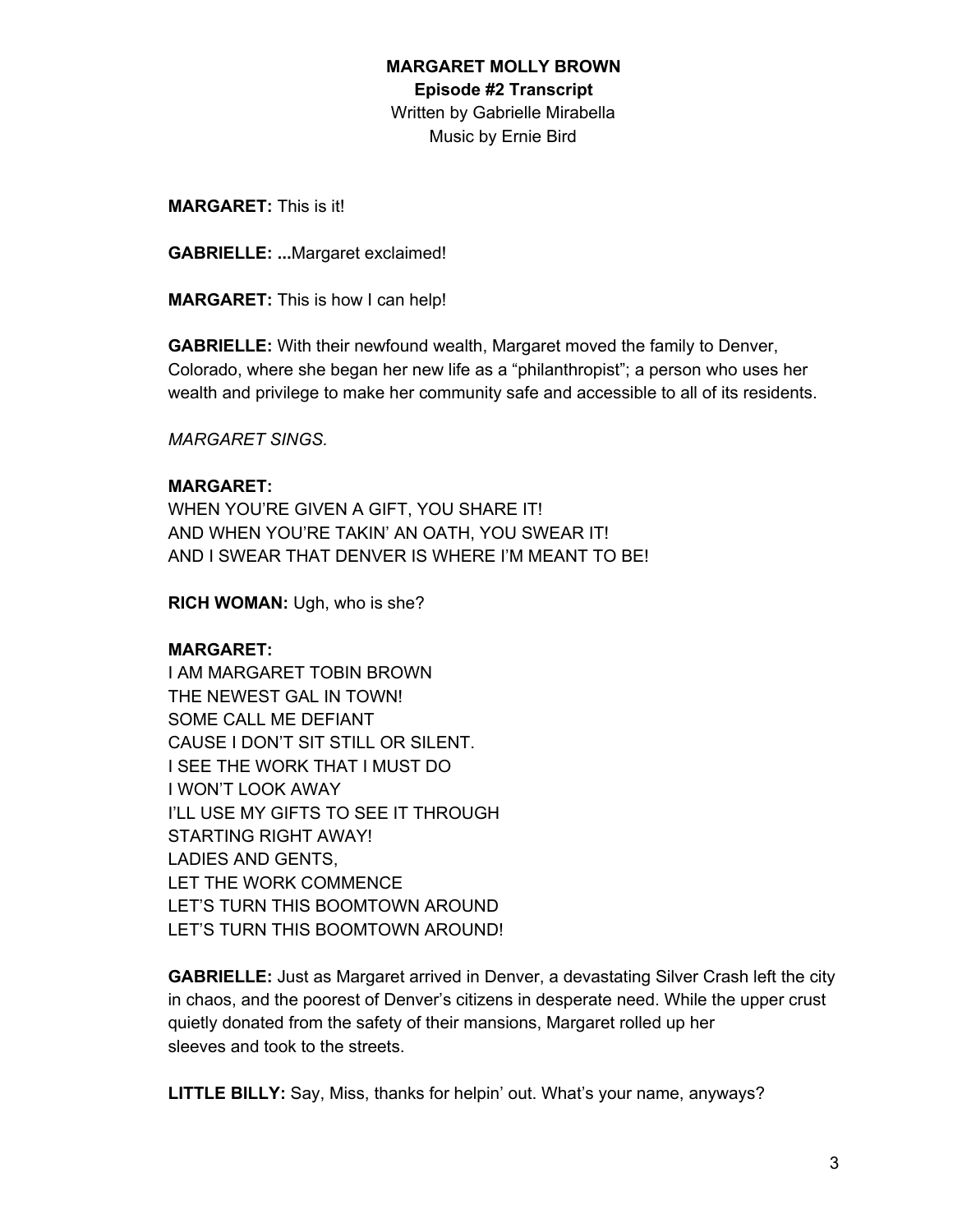#### **MARGARET MOLLY BROWN**

**Episode #2 Transcript**

Written by Gabrielle Mirabella Music by Ernie Bird

### **MARGARET:**

I AM MARGARET TOBIN BROWN, AND I WILL NOT SETTLE DOWN WITH ENDLESS AMBITION WE WILL COMPLETE THIS MISSION SEE THE FAMILIES, HEAR THEIR CRY DON'T JUST LOOK AWAY WE HAVE A DUTY, YOU AND I TO HEAR WHAT THEY HAVE TO SAY! LADIES AND GENTS USE YOUR COMMON SENSE AND LET'S TURN THIS BOOMTOWN AROUND LET'S TURN THIS BOOMTOWN AROUND.

## *TRANSITIONAL MUSIC.*

**GABRIELLE:** Margaret spent many years working to reverse the damage done to her community, focusing primarily on the safety of children and families. Some of her more successful endeavors were the addition of playgrounds in local parks, and creating summer school opportunities for all children.

Life was good for the wealthy activist, and when not working on social reform, or running for political office, she could often be seen traveling abroad, a luxury afforded to only the most wealthy of Americans. And it was while she was away from home, vacationing in France...

**MARGARET:** *Bonjour, y'all!*

**GABRIELLE:** That Margaret received a terrible message...

**MARGARET:** My Grandson has fallen terribly ill. I must return to America at once!

**GABRIELLE:** So, Margaret quickly bought a first-class ticket upon the first ocean liner she could find. But, little did she know, the ship she was sailing upon was never to reach American shores, for Margaret was sailing upon the doomed *RMS Titanic.*

*TRANSITIONAL MUSIC.*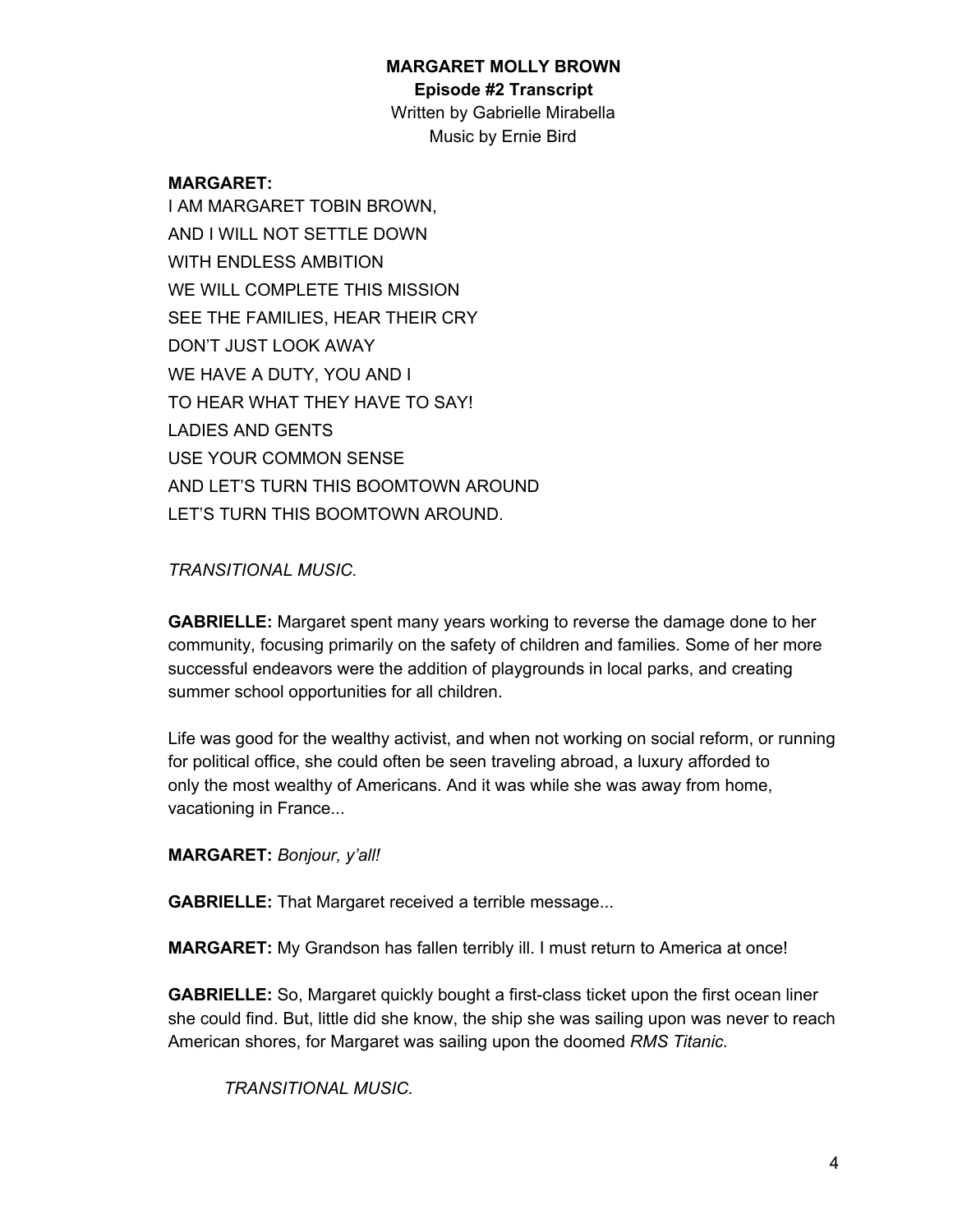**GABRIELLE:** When your greatest challenges appear before you sometimes there is little to no warning. And that is exactly how it happened for Margaret "Molly" Brown, when five days into her voyage upon the *RMS Titanic*, the massive ocean-liner struck an iceberg in the middle of the night and began to sink.

It was a dark and frigid night, as the over 3,000 passengers aboard the sinking ship scrambled to find a way towards safety. Being a First Class passenger, Margaret was quickly offered one of the first lifeboats, but she refused, and began guiding frightened women and children into the small vessels instead...

**MARGARET:** This way, kiddos!

**GABRIELLE:** Crewmen urged Brown to board a lifeboat herself, but she remained defiant, wanting only to be of use in the chaotic situation. It was only when a crewman *physically* lifted Brown into a lifeboat…

**MARGARET:** Hey, what's the big idea?

**GABRIELLE: ...** that Brown made it off the ill-fated ship.

As Brown's lifeboat rowed away to safety, Margaret could see many people still trapped onboard, and others swimming in the icy cold waters.

**MARGARET:** Is this the right thing to do?

**GABRIELLE:** Margaret thought.

**MARGARET:** Yes, I have my own children and grandchildren waiting for me on dry land, but out here, in the middle of the Atlantic Ocean there are so many people that need my help! What will I do?

*UPBEAT MUSIC.*

**GABRIELLE:** Good question, Margaret. What *will* you do? Before we find out, let's first take a look at her options…. Will Margaret choose option 1?:

**MARGARET:** I've made my decision, I am going to keep rowing this lifeboat towards dry land and pray that help comes to those people quickly.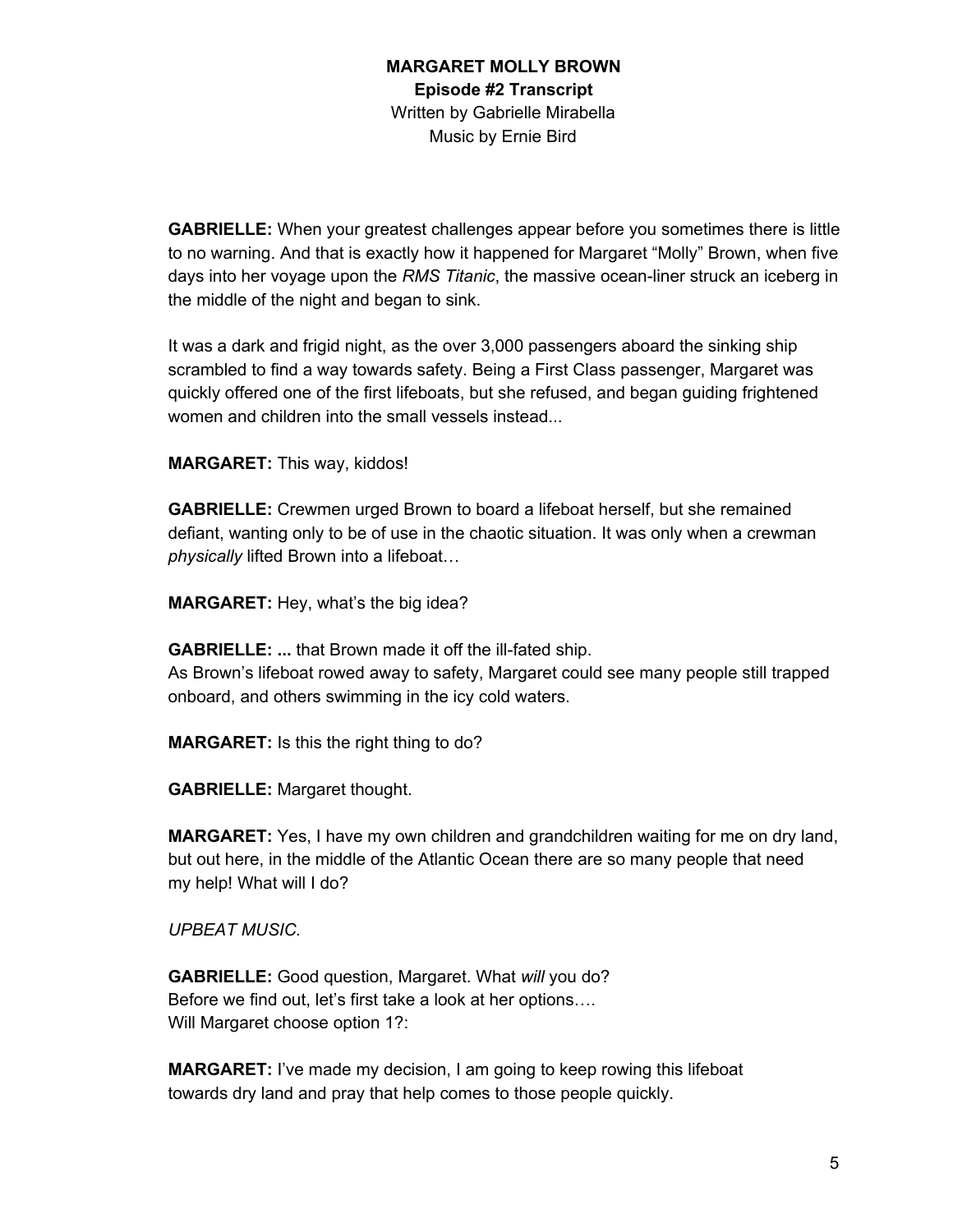**GABRIELLE:** Or, will Margaret choose option 2?:

**MARGARET:** This lifeboat is getting us nowhere, let me just pull out my toolbox and turn it into a hot air balloon!

**GABRIELLE:** Or, will Margaret choose option 3?:

**MARGARET:** Those people have families of their own. I have to go back and help them!

**GABRIELLE:** Now, that we can clearly see Margaret's options, which one do YOU think she'll choose? Will she keep rowing to safety? Will she magically fly away? Or, will Margaret turn back and help? Take a moment to think it over…

*THINKING MUSIC.*

**GABRIELLE:** Alright, got your answer? Now, let's find out which option Margaret will choose…

**MARGARET:** Those people have families of their own on dry land! I have to go back and help!

I SEE THE WORK THAT I MUST DO! I WON'T LOOK AWAY! ALTHOUGH IT'S TOUGH, I'LL SEE IT THROUGH I WON'T BE AFRAID! LADIES AND GENTS, LET THE WORK COMMENCE! LET'S TURN THIS LIFE BOAT AROUND, TURN THIS LIFE BOAT AROUND!

**GABRIELLE:** The "Unsinkable" Margaret Molly Brown, was faced with a seemingly impossible task. But, instead of hiding from the problem, she faced it head on. So, the next time you find yourself feeling "stuck", I wonder...what will *you* do next?

*KIDS CORNER MUSIC.*

**GABRIELLE:** At the end of every episode we will be featuring a very special guest star...*you!* Today we have Tulia from New York.

**GABRIELLE & ERNIE:** Hi, Tulia!